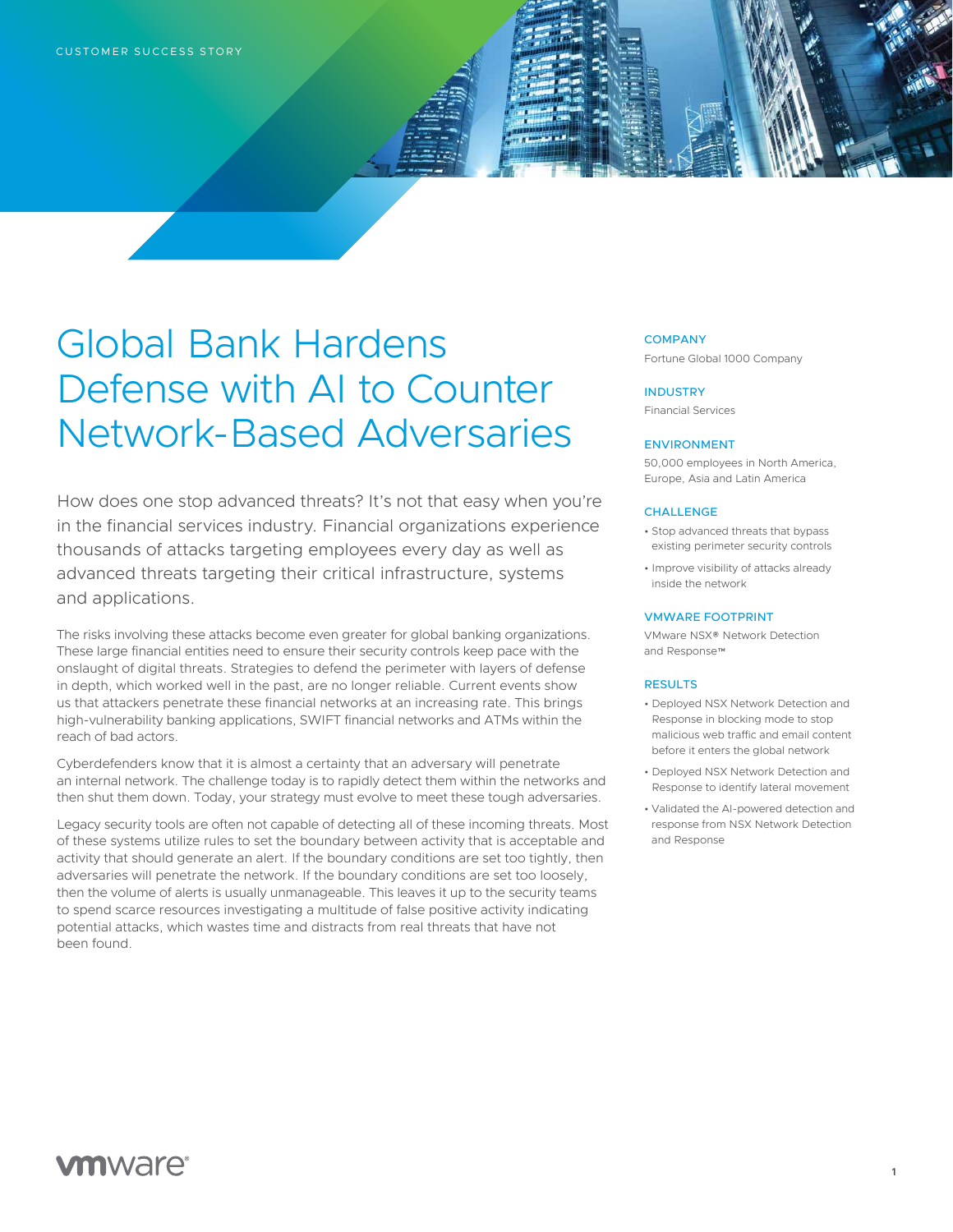

One leading financial services company included on the Fortune Global 1000 list deployed various defense-in-depth technologies to counter this problem. These solutions included a nextgeneration firewall (NGFW), a web proxy, an anti-spam mail filter, and an intrusion prevention system (IPS). But even together, these and other utilities failed to provide an adequate level of visibility and protection. They were concerned that attackers could penetrate the network and remain undetected for unacceptably long periods of time. The security operations center (SOC) team and the suite of products they deployed could not keep up with the volume of alerts generated by existing tools. They no longer had confidence in those tools' abilities to accurately detect all of the threats targeting the bank.

The financial services firm needed a more capable solution to help meet and defeat the advanced threats targeting their network. It was important for the chosen solution to provide the necessary protection without disrupting business-critical operations. After considerable research, they decided to deploy a technology utilizing AI-based detection and response technology. This would substantially save their SOC team time in rapidly identifying the active and dangerous threats potentially already within their networks.

# The solution

The bank chose VMware NSX Network Detection and Response based on its proven threat detection and response capabilities, powered by supervised and unsupervised machine learning. They used NSX Network Detection and Response to detect malicious content hidden within incoming emails, thereby serving as a supplement to their mail server security and antispam tools. NSX Network Detection and Response was initially deployed in monitoring mode only, but was switched by their security team to blocking mode after the AI-powered solution demonstrated high accuracy and broad detection capabilities.

The bank used NSX Network Detection and Response to detect malicious web traffic that bypassed their NGFW and web proxy. As with the first stage, the organization ultimately set NSX Network Detection and Response to blocking mode after initially configuring it to only monitor for threats. They did this after they validated that NSX Network Detection and Response would not impact legitimate traffic. NSX Network Detection and Response also demonstrated high competence in detecting sophisticated threats engineered to evade detection by next-generation products, such as fileless malware and polymorphic keyloggers such as Emotet.

The financial services firm then used NSX Network Detection and Response to detect lateral movement in the network by any existing or new threats. These network-resident threats were constantly being introduced by visiting contractors and employees compromised by phishing attacks (perhaps via their personal email or, in some cases, by visiting malicious websites from home). NSX Network Detection and Response reduces false positives by up to 90 percent. This high accuracy was extremely important to enable the blocking of internal traffic and reduce the time required by the security team to investigate many spurious alerts.

### The results

The financial services firm currently has NSX Network Detection and Response deployed throughout their global network. The security team values the flexibility and scalability of NSX Network Detection and Response, which enables them to deploy across their global network for maximum protection. NSX also provides the organization with unparalleled visibility into the complete series of intrusions that cover the MITRE ATT&CK techniques. For example, NSX has allowed the firm to see every stage within any given attack—whether a user clicked on the email or executed the attachment, what happened after the attachment executed, whether the compromised host established communication with an external host, whether the attack involved additional accounts or hosts, and which datasets were accessed.

"VMware NSX Network Detection and Response helps us sleep better at night we know that NSX will detect it."

FORTUNE GLOBAL 1000 COMPANY

**vm**ware<sup>®</sup>